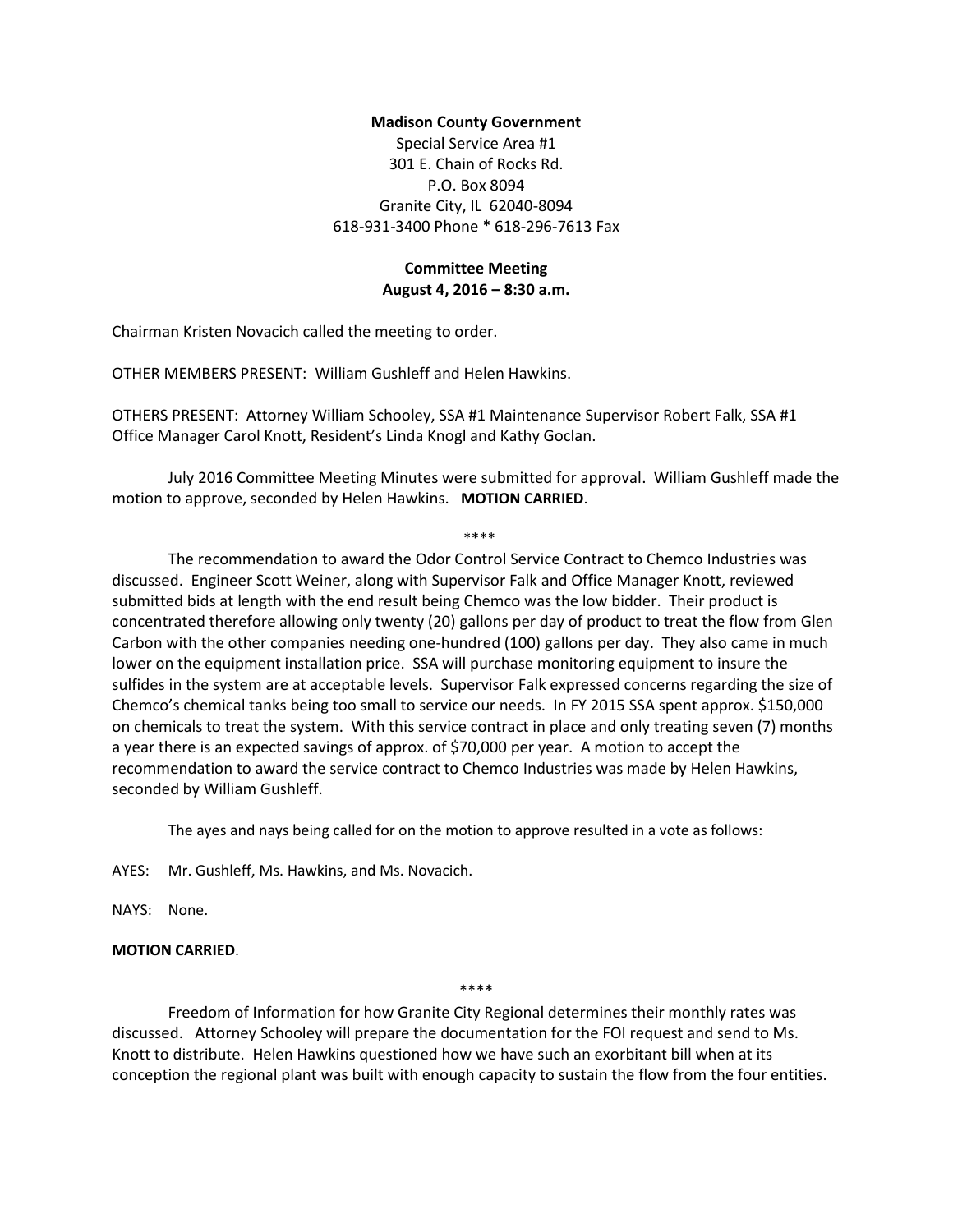Ms. Knott explained the upgrades in progress at the plant are paid for proportionately from those entities.

The 'Engineer's Monthly Report' updated the committee on the current status of the following projects: Parallel Force Main – Lift Station 19, Force Main Reroute records search is complete, surveying project corridor is completed, and they hydraulic design calculation are completed. The IEPA permit applications are complete and have been submitted to IEPA. Reroute of Lift Station 23A's is basically at the same point as Lift Station 19 project. Generator Installation – Phase 2 project is on hold until the aforementioned projects are complete. The report will be placed on file.

\*\*\*\*

# \*\*\*\* The Balance sheet for June was reviewed with Manager Knott explaining the net loss from the previous month was due to the income being just slightly higher than the Granite City Regional bill. A motion to approve was made by William Gushleff, seconded by Helen Hawkins.

The ayes and nays being called for on the motions to approve resulted in a vote as follows:

AYES: Mr. Gushleff, Ms. Hawkins, and Mr. Roosevelt.

NAYS: None.

#### **MOTION CARRIED**.

\*\*\*\*

The Bill List for July 2016 was presented for discussion and approval. Chairman Novacich noted the high expenses for July and Manager Knott explained the Granite City Regional bill and the purchase of three (3) truck help attribute to the amount. A motion was made by Chairman Novacich, seconded by Helen Hawkins.

The ayes and nays being called for on the motion to approve resulted in a vote as follows:

AYES: Mr. Gushleff, Ms. Hawkins, and Ms. Novacich.

NAYS: None.

## **MOTION CARRIED**.

\*\*\*\*

Durkin Report for July 2016 was submitted for discussion and approval. Manager Knott questions the validity of Granite City's flow only being up 4.9% and SSA's for being up 39% for the same month. Supervisor Falk stated we will be monitoring the flow ourselves very closely and we intend to meet with Durkin for a detailed explanation on how he arrives at his flow figures from the four entities sending flow to the regional plant. Chairman Novacich wants to be informed as to the meeting date. William Gushleff made a motion to place the report on file, seconded by Helen Hawkins. **MOTION CARRIED**.

\*\*\*\*

Public Input: Linda Knogl, Georgetown Subdivision Resident, addressed the committee regarding their continuing concerns for the water problems in their subdivision. Linda expressed her